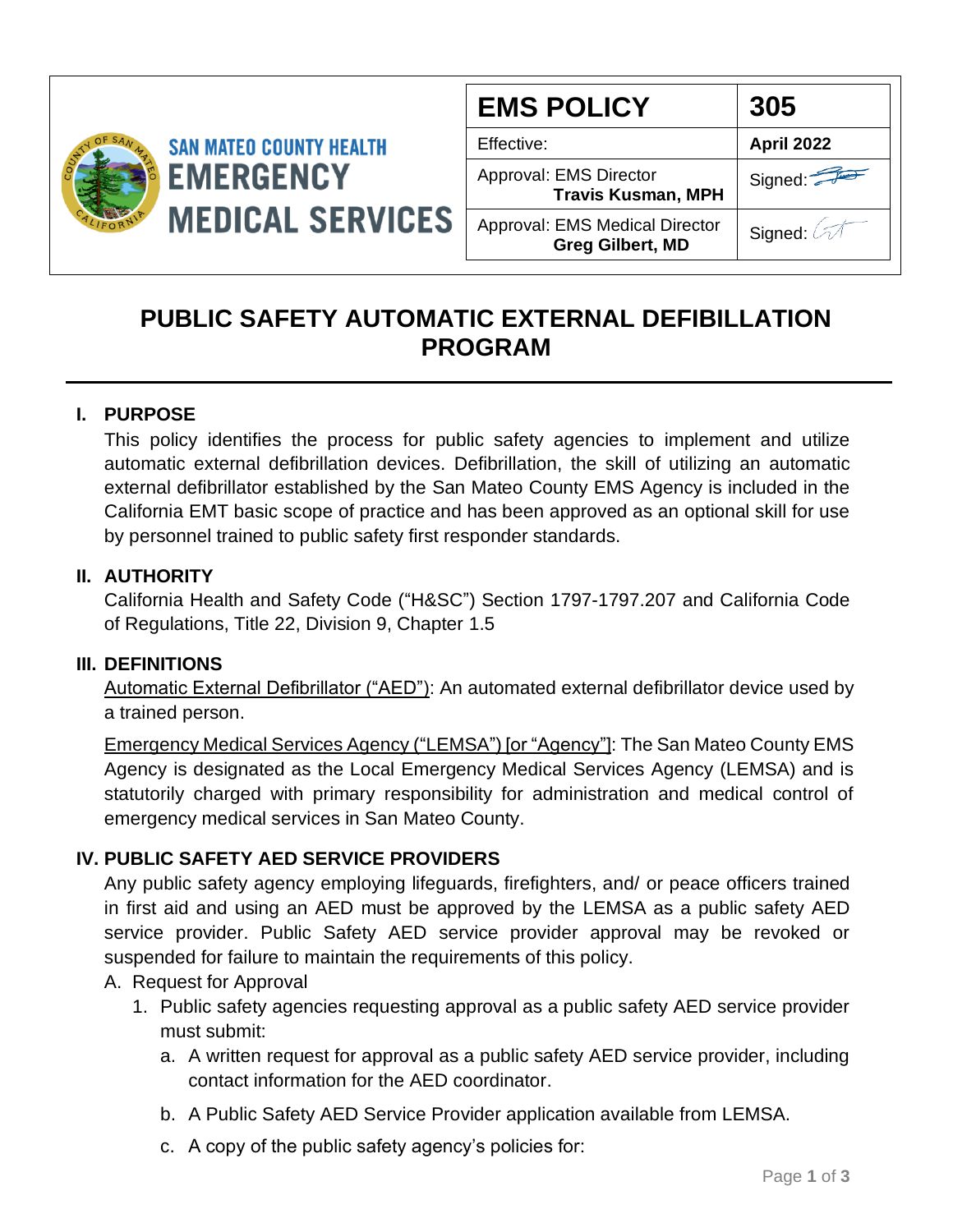

| <b>EMS POLICY</b>                                                | 305        |
|------------------------------------------------------------------|------------|
| Effective:                                                       | April 2022 |
| Approval: EMS Director<br><b>Travis Kusman, MPH</b>              | Signed:    |
| <b>Approval: EMS Medical Director</b><br><b>Greg Gilbert, MD</b> | Signed:    |

- i. Initial AED orientation and training, including training materials, written exams, and skills exams;
- ii. Continued AED competency, including any training materials, written exams, skills exams, or course completions;
- iii. Authorizing AED personnel;
- iv. Maintaining a roster of AED personnel available to LEMSA and the California EMS Authority;
- v. Maintaining AED equipment;
- vi. Collecting AED data; and
- vii. AED data maintenance and its submission upon request from LEMSA.
- d. Reportable data elements are be comprised of the following:
	- i. Total number of patients defibrillated;
	- ii. Number of witnessed arrest patients;
	- iii. Number of un-witnessed arrest patients;
	- iv. Number of patients receiving CPR prior to the arrival of EMS;
	- v. Number of patients whose initial monitored rhythm was V-tach or V-fib, if available; and
	- vi. Number of patients defibrillated who were discharged from the hospital alive, if available.
- B. Standing Order for Medical Control If no licensed or certified health care professional is available, authorized AED personnel employed by an approved public safety AED service provider are to use the AED as trained.
- C. To receive and maintain Public Safety AED Service Provider approval, the public safety service provider shall comply with the requirements of this policy and/ or applicable state regulations.
- D. Public Safety AED Service Provider approval may be revoked or suspended for failure to maintain the requirements of this policy and/ or applicable state regulations.

## **V. PUBLIC SAFETY AED SERVICE PROVIDER TRAINING PROGRAM REQUIREMENTS**